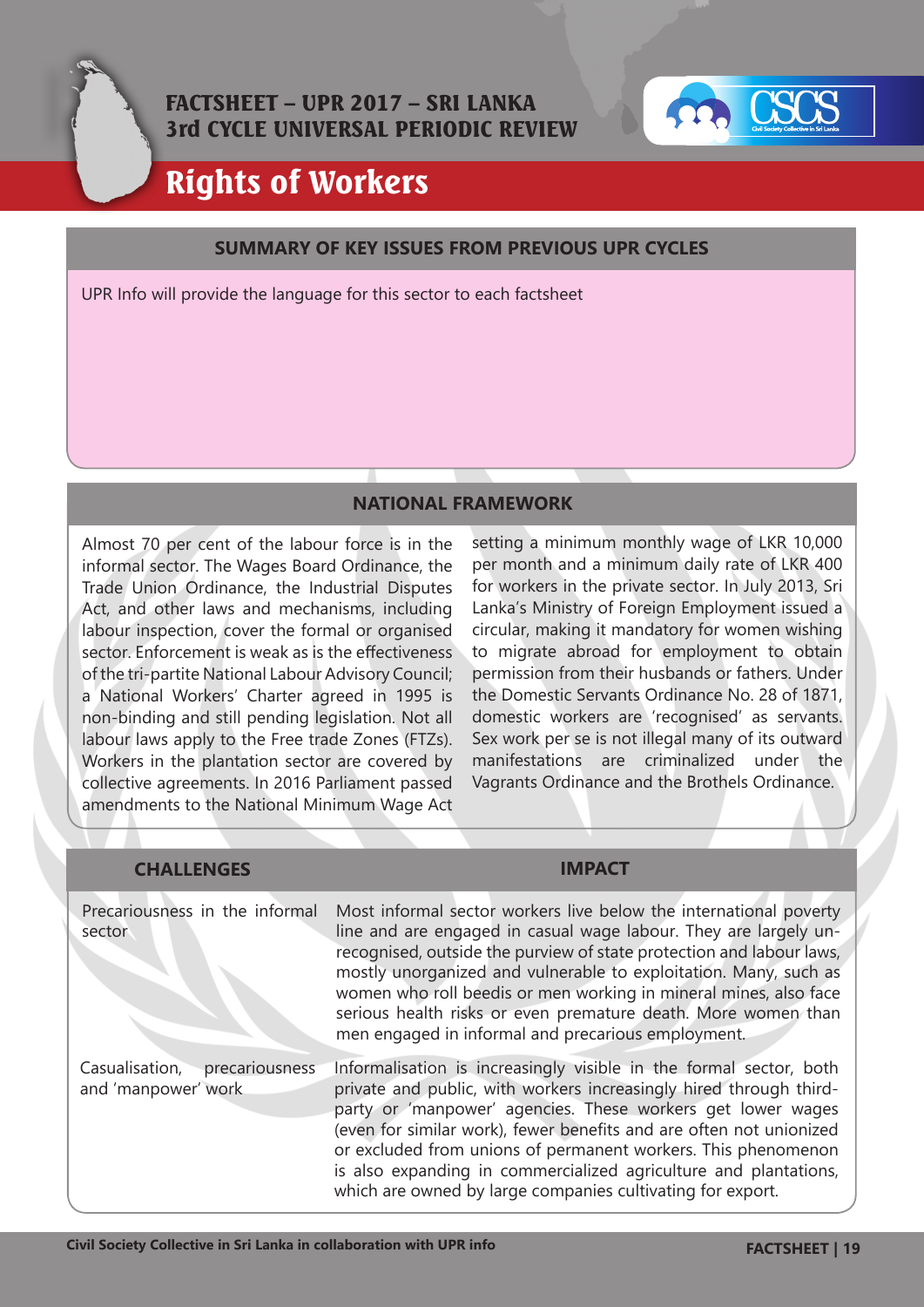

# FACTSHEET – UPR 2017 – SRI LANKA 3rd CYCLE UNIVERSAL PERIODIC REVIEW



### **CHALLENGES IMPACT**

Weaknesses in labour laws and serious flaws in implementation

Women workers disadvantaged and discriminated against even though they form a majority in sectors like FTZs, plantations and migrant work which are key forex earners.

Discrimination against LGBTIQ workers

Criminalisation of and violence against sex workers

Collective action and strikes are restricted by many conditionalities in law and courts are increasingly restrict standing or the ability to represent workers and issuing injunctions to stop strikes and collective actions without adequate cause. There are limited number of labour officers and inspectors, and a lack of commitment and dedicated resources to ensure effective monitoring and inspections of factories and workplaces. Workers in FTZs are effectively denied freedom of association and collective bargaining and conditions of work and housing are often poor. The minimum wage of Rs. 10,000 is estimated to be almost three times less than what would constitute a decent living wage. The law lacks a clear and effective mechanism for both effective enforcement and periodic revision of the minimum wage and bypasses the massive informal sector. Plantation workers, largely Hill Country Tamil workers, continue to be on daily wages determined by collective bargaining agreements and continue to be amongst the poorest communities in the country.

Women workers in FTZs are subject to harassment and abuse, denied rights to freedom of association and decent work and living conditions. Hill Country Tamil women on plantations are marginalised even in trade unions, work in poor health and safety conditions, and their wages and benefits are often not paid directly to them. Prospective female migrant workers now face serious hurdles in leaving the country including having to secure the permission of the husband/father, and enjoy little systematic support on their voluntary or involuntary return from. Domestic work is not recognised and workers highly vulnerable to exploitation and abuse.

LGBTIQ persons face significant hurdles accessing employment and also discrimination in the workplace as a result of criminalisation in law and social prejudice.

Sex workers, most and especially women, face police harassment and violence. The Brothels Ordinance and the Vagrants Ordinance coupled with the conflation of sexual exploitation with sex work in the law, further amplifies the precariousness of sex workers.